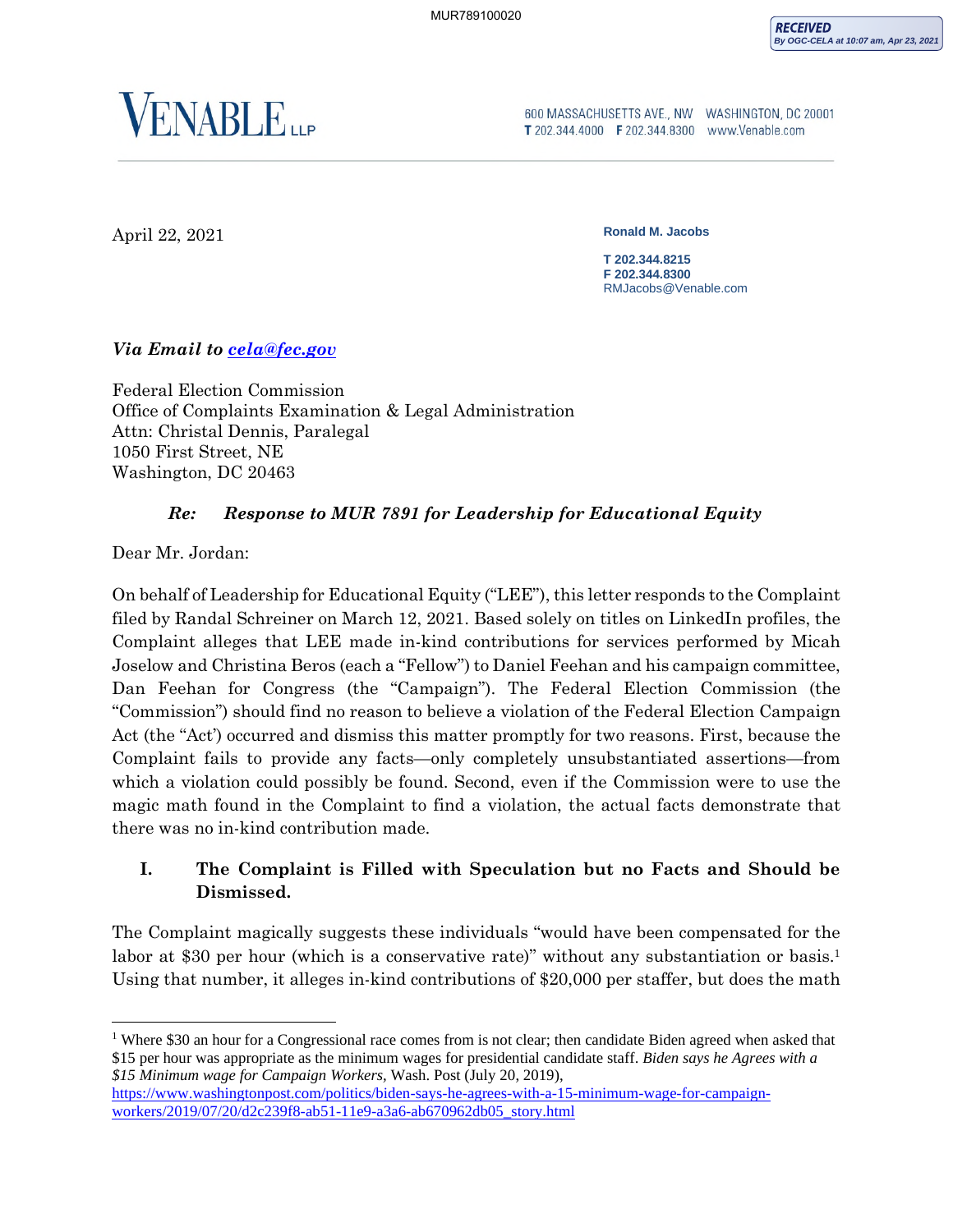

without having any idea whatsoever how many hours a week they actually worked on the Campaign.

Simply put, there is nothing in the Complaint the comes close to the level of proof needed for the Commission to find a reason to believe a violation occurred. The Commission may find "reason to believe" only if a Complaint sets forth sufficient specific facts, which, if proven true, would constitute a violation of the Act. *See* MUR 4960, Commissioners Mason, Sandstrom, Smith and Thomas, Statement of Reasons, at 1 (Dec. 21, 2000) ("MUR 4960"). Unwarranted legal conclusions from asserted facts or mere speculation will not be accepted as true. *See id* at 2. A complaint must contain a "clear and concise recitation of the facts which describe a violation" of the Act. 11 C.F.R. § 111.4(d)(3). A "reason to believe" finding requires "a minimum evidentiary threshold [providing] "at least some legally significant facts[.]" *Democratic Senatorial Campaign Comm. v. FEC*, 745 F. Supp. 742, 745-46 (D.D.C. 1990). Complaints that state charges "only in the most conclusory fashion," without supporting evidence, are dismissed by the Commission. *In re Fed. Election Campaign Act Litig.*, 474 F. Supp. 1044, 1047 (D.D.C. 1979). A "reason to believe" finding must be based on the complaint, information included in "other sworn complaints," or evidence from actual "wrongdoing" learned in the Commission's routine review of the reporting data. 52 U.S.C. § 30109(a); *FEC v. Machinists Non-Partisan Political League*, 655 F.2d 380, 387 (D.C. Cir. 1981); *In re Fed. Election Campaign Act Litig.*, 474 F. Supp. at 1046. As noted above, complaints may not be "conclusory" and must contain "legally significant facts" to support the charges alleged in the complaint. There are no legally significant facts in the Complaint:

- There is no evidence offered that LEE paid any salary to the Fellows or that they were LEE employees in any way.
- Even if the titles in their LinkedIn profiles somehow established a position with LEE, there are no facts offered about their compensation, again, just rank speculation.
- Even if they were compensated by LEE, there are no facts offered about the amount of work they performed.
- Nothing prevents LEE from serving as a "matchmaker" for campaigns and volunteers, which appears to be about all that can be gleaned from the Complaint.

As such, the Commission should find no reason to believe and dismiss this matter promptly.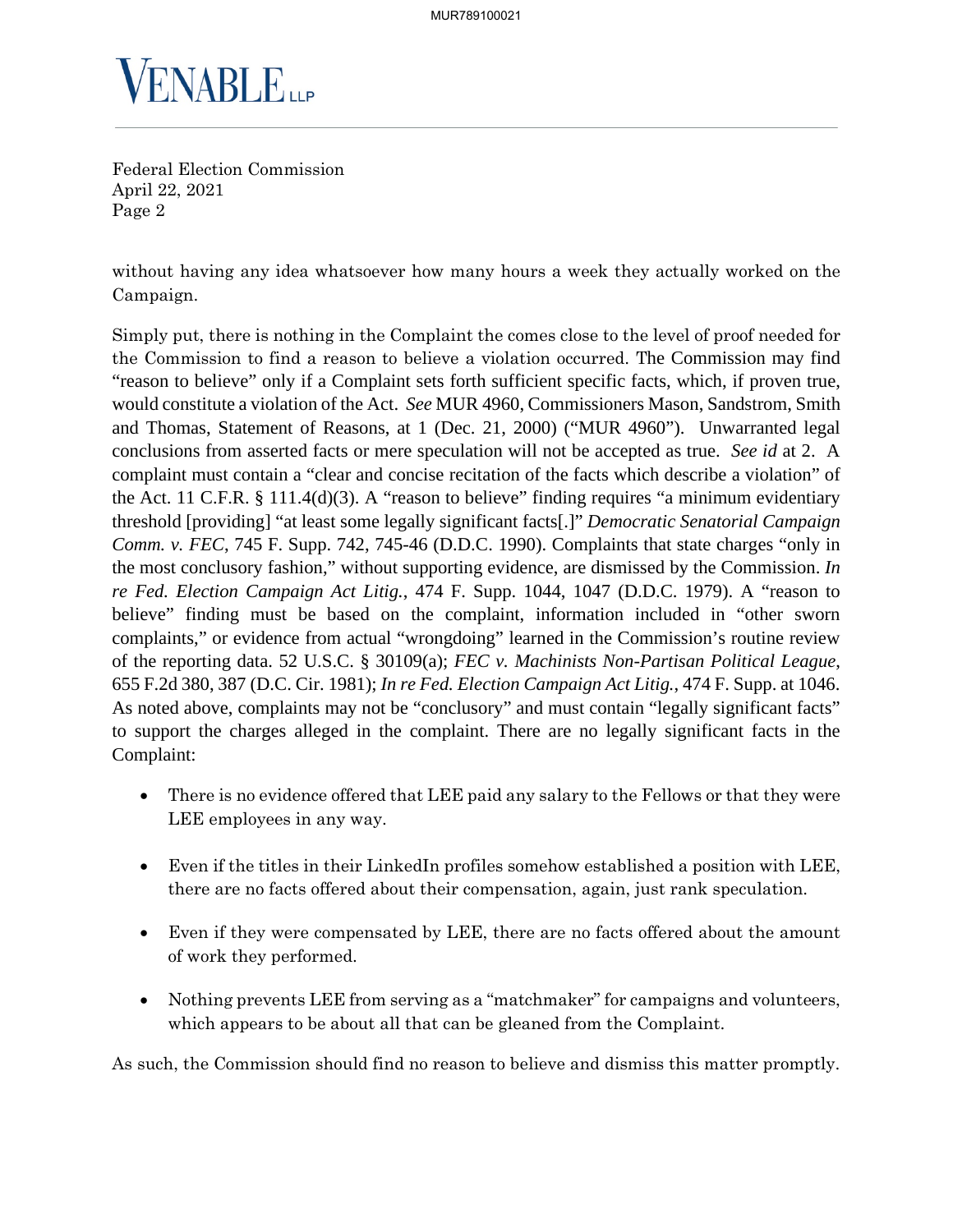

But, if the Commission thinks there is enough on the face of the Complaint to find reason to believe, it will still dismiss a complaint when the allegations are refuted with sufficiently compelling evidence. *See* MUR 4960, at 2. LEE now presents that evidence.

# **II. The Educational Fellowship Program Did Not Provide an In-Kind Contribution to the Campaign.**

The Fellows were not LEE employees and LEE did not pay them. LEE created the fellow program (the "Program") to provide skills development and leadership training. The Program involved education check-ins and other training to ensure appropriate educational content. Consistent with Advisory Opinion 2015-14 (Hillary for America), LEE did provide the Fellows with a modest stipend to cover living costs while they volunteered. Based on those facts, the Commission should find that there is no reason to believe a violation of the Act occurred and dismiss this Complaint promptly.

# **A. LEE and its Educational Mission.**

LEE is a nonprofit organization, exempt from taxation under Section  $501(c)(4)$  of the Internal Revenue Code. It has a related Section 501(c)(3) educational organization. Together these organizations focus on developing leadership skills and inspiring and supporting a network of civic leaders to end the injustice of educational inequity. Through one-on-one coaching, fellowships, workshops and resources, LEE works to develop and inspire its members individually and collectively to serve as a transformative force for and with students, communities, and the broader movement for educational equity.

## **B. The Educational Fellowship Program.**

In furtherance of its nonprofit mission to develop leadership skills, LEE created the Program to allow some of its members the opportunity to gain practical, direct, in-the-field experience and learn demonstrable campaign skills while volunteering on a political campaign and completing training and curriculum developed by LEE. The Program was available to LEE members who applied on a first come, first serve basis and who expressed interested in receiving leadership training and learning campaign skills to help achieve their personal and professional goals.

*1.) The Program was a matchmaking program to connect interested fellows with campaigns that would provide a good learning experience.* LEE reviewed the applications to determine whether the skills training would help benefit the member's learning objectives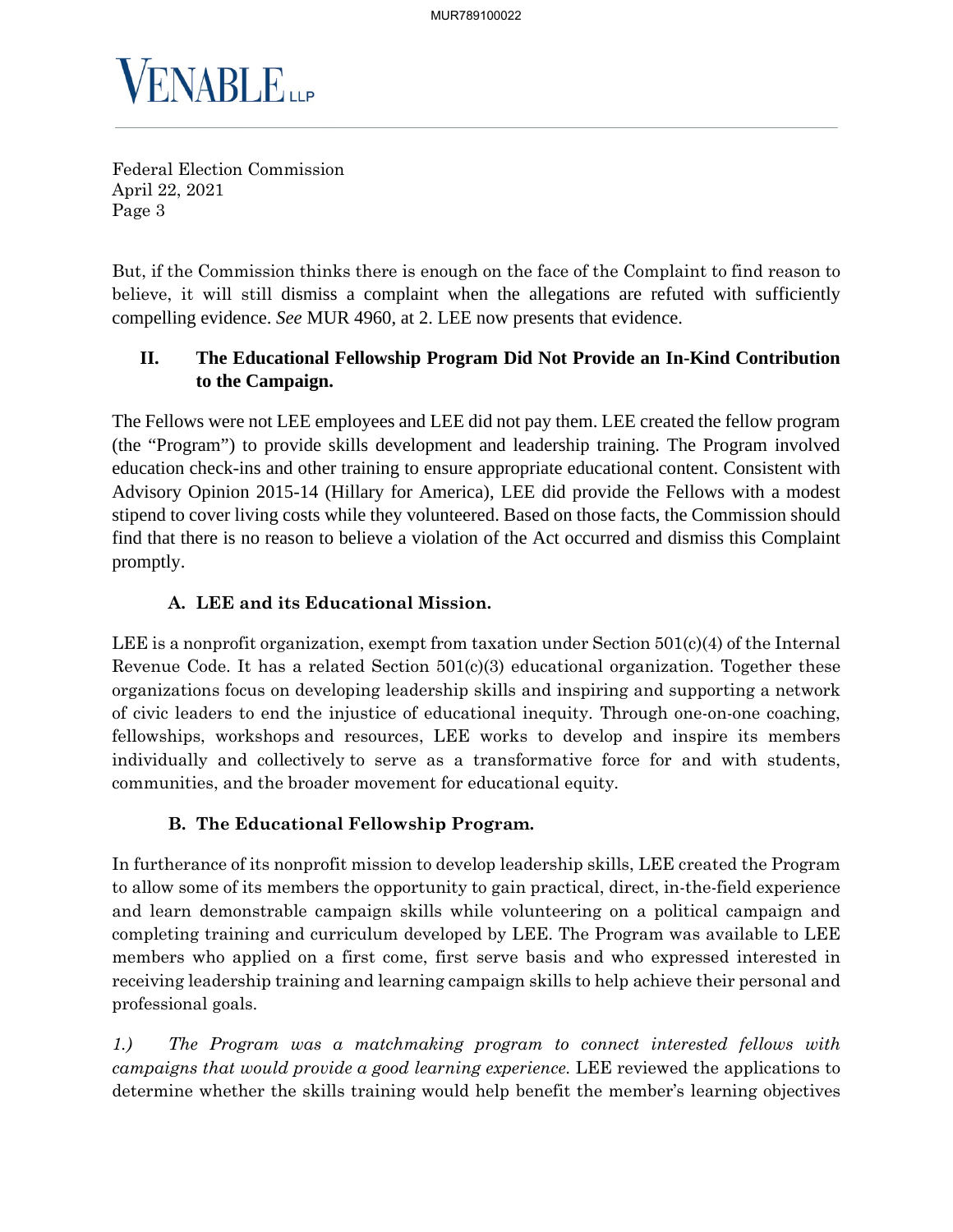

and interests. LEE identified well-run campaigns that would provide extra leadership development and allow its fellows to learn skills, including budgeting and data fundraising. The Program connected fellows with a political campaign of their choice, and fellows were expected to work full time (40 hours a week) for the campaign for six to eight weeks on a volunteer basis.

LEE did not make any in-kind contributions to the Campaign. The Act defines a "contribution" as "any gift, subscription, loan, advance, or deposit of money or anything of value made by any person for the purpose of influencing any election for Federal office." 52 U.S.C. § 30101(8)(A)(i); 11 C.F.R. § 100.52. A "contribution," however, does not include "the value of services provided without compensation by any individual who volunteers on behalf of a candidate or political committee." 52 U.S.C. § 30101(8)(B)(i); 11 C.F.R. § 100.74; *see also* Advisory Opinion 1975-100 (Moss) (finding that unpaid services provided by students to a Senate campaign for academic credit did not constitute in-kind contributions to the campaign); Advisory Opinion 2019-08 (Omar2020) (citing several Commission advisory opinions finding that the value of uncompensated volunteer time and assistance to Federal candidates and party committees is not considered a contribution).

*2.) The Program provided important educational and skills benefits to the Fellows.* The Program was structured and conducted as an educational, development, and skills-building training program. The Program was a combination of virtual learning on the political campaign and blended learning through curriculum and content developed by LEE. Fellows were required to attend skills training and to complete generalized assignments during the Program to demonstrate the actual, hard skills learned while volunteering. The Program included frequent check-in calls and monitoring of the fellows to make sure that the fellows were provided an immersive training experience and learning actual campaign skills. During the Program, fellows performed the tasks assigned by the campaign, took surveys about their experiences, provided feedback to LEE, and completed LEE's training and curriculum assignments to demonstrate the skills learned during the Program. The Program was designed to give fellows comprehensive leadership and educational training with an immersive campaign experience.

*3.) The only money paid to the Fellows was a small living stipend.* LEE provided a small stipend of \$2,250 to each Fellow for the entirety of the Program to help offset living expenses and other incidental costs. With the current cost of living in the United States and the additional challenges presented by the global pandemic, most young professionals do not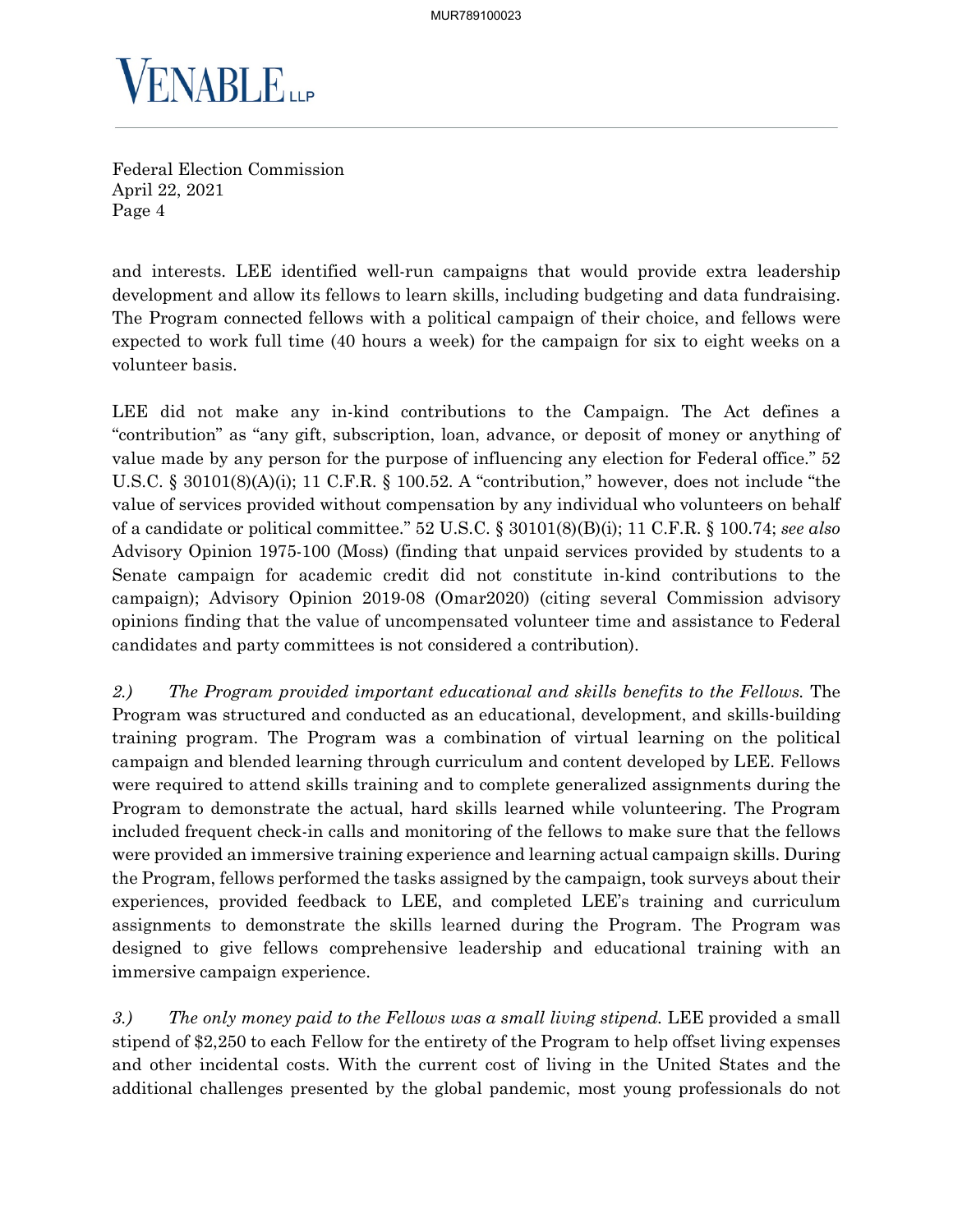

have the financial ability to work on an unpaid basis. The small stipend was intended to offset living expenses to allow these Fellows to participate in the Program and to benefit from LEE's leadership training when it otherwise may have been cost prohibitive. LEE's Program is similar to other programs offered by nonprofit organizations that provide campaign training and skills programs. The stipend was for the sole purpose of offsetting living expenses to allow the Fellows to participate in the Program to complete an educational training objective—to learn leadership and campaign skills for their professional development. The stipend was *not* provided to compensate the Fellows for services provided to the Campaign.

The Commission has found that a small stipend provided by a nonprofit organization for a student internship on a political campaign did not constitute a corporate contribution. In Advisory Opinion 2015-14 (Hillary for America), the nonprofit organization awarded a \$3,000 stipend to a student for an eight-week internship with Hillary Clinton's campaign committee. The student performed substantive work that the Commission concluded to be "personal services" for purposes of 52 U.S.C.  $\S$  30101(8)(A)(ii) and 11 C.F.R  $\S$  100.54. However, the Commission ultimately found that the stipend for basic financial support allowed the student to complete a "*bona fide* educational objective" and therefore, did not constitute compensation *for* personal services within the meaning of the Act. Therefore, the stipend was not considered a "contribution" under 52 U.S.C. § 30101(8)(A)(ii) and did not result in an impermissible corporate contribution to the campaign committee.

The \$2,250 subsistence stipend provided by LEE to the Fellows is similar to the \$3,000 stipend provided to the student in Advisory Opinion 2015-14 (Hillary for America). While LEE is not an academic institution, LEE is bound to adhere to its nonprofit mission to focus on developing leadership skills and inspiring and supporting a network of civic leaders. The Program was intended to provide an immersive experience for young professional LEE members who sought skills and leadership development training to advance their personal and professional goals, and had a significant educational component to it, which is why the Fellows were willing to volunteer without pay for several months.

The living stipend was very small, was intended to offset living costs, and furthered LEE's mission of providing education and training. As such, while the Fellows provided "personal services" to the Campaign, the stipend was not provided as compensation *for* personal services within the meaning of the Act. Therefore, LEE's stipend to the Fellows is not compensation for personal services provided by the Fellows to the Campaign and is not a contribution under  $52 \text{ U.S.C.}$  §  $30101(8)(\text{A})(\text{ii}).$